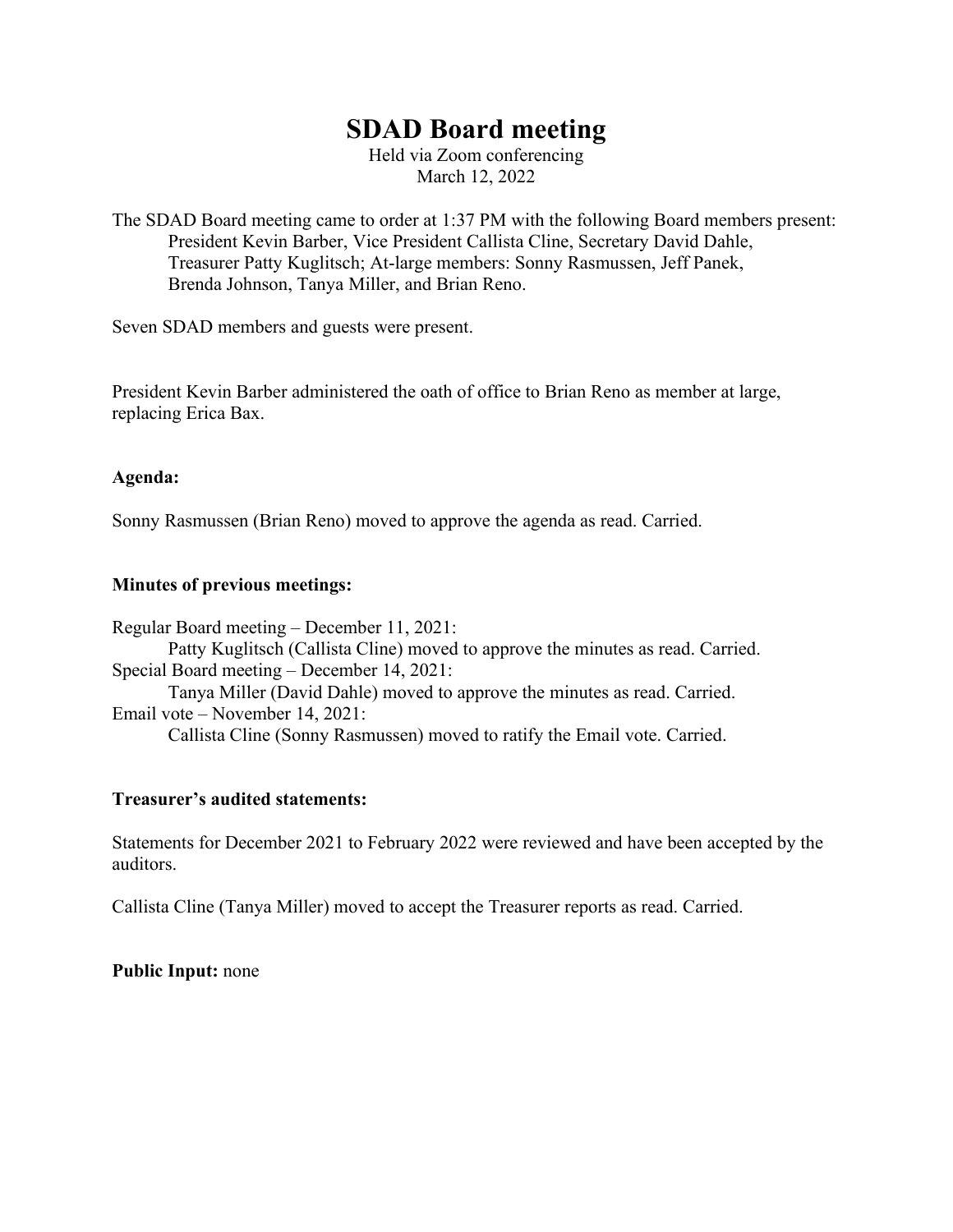# **Officer and Board reports:**

### **President:**

The strategic planning objectives were reviewed, and many of the short-term objectives have been met, and there is progress on some of the mandates.

The NAD Conference is coming up this summer; June 29th-July 4th at Orlando, FL.

There will also be a NAD Townhall to be held March 29th via Zoom.

The Region II meeting will be held on March 13th via Zoom, with more information on the NAD Conference at that time.

The next SDSD Advisory Council meeting is to be held April 12, 2022 via Zoom.

### **Vice President:**

There continue to be concerns that the SDAD members in western South Dakota feel neglected by SDAD, despite the fact the majority of the membership lives in the Sioux Falls area.

The Black Hills Association of the Deaf may possibly be headed to dissolution again – in fact, the bylaw changes that were made some years ago had never been formally ratified by the members.

Lastly, there is also an issue where people have made appointments at the hospitals with an inperson interpreter, only to have those requests cancelled and changed to VRI without the consumers' knowledge or consent.

### **Treasurer:**

SDAD currently has 151 members, 97 regular and 58 senior citizens.

Many members also took the time to include extra money with their dues – thank you!

## **Board member reports:**

Jeff Panek mentioned John and Patty Pibal recently shared a concern with him regarding access to captions at hotels when they stayed in Chamberlain recently.

It seems that it would be the cable boxes are either filtering captions or do not have the function enabled, as all TVs produced since 1993 have caption decoding built in.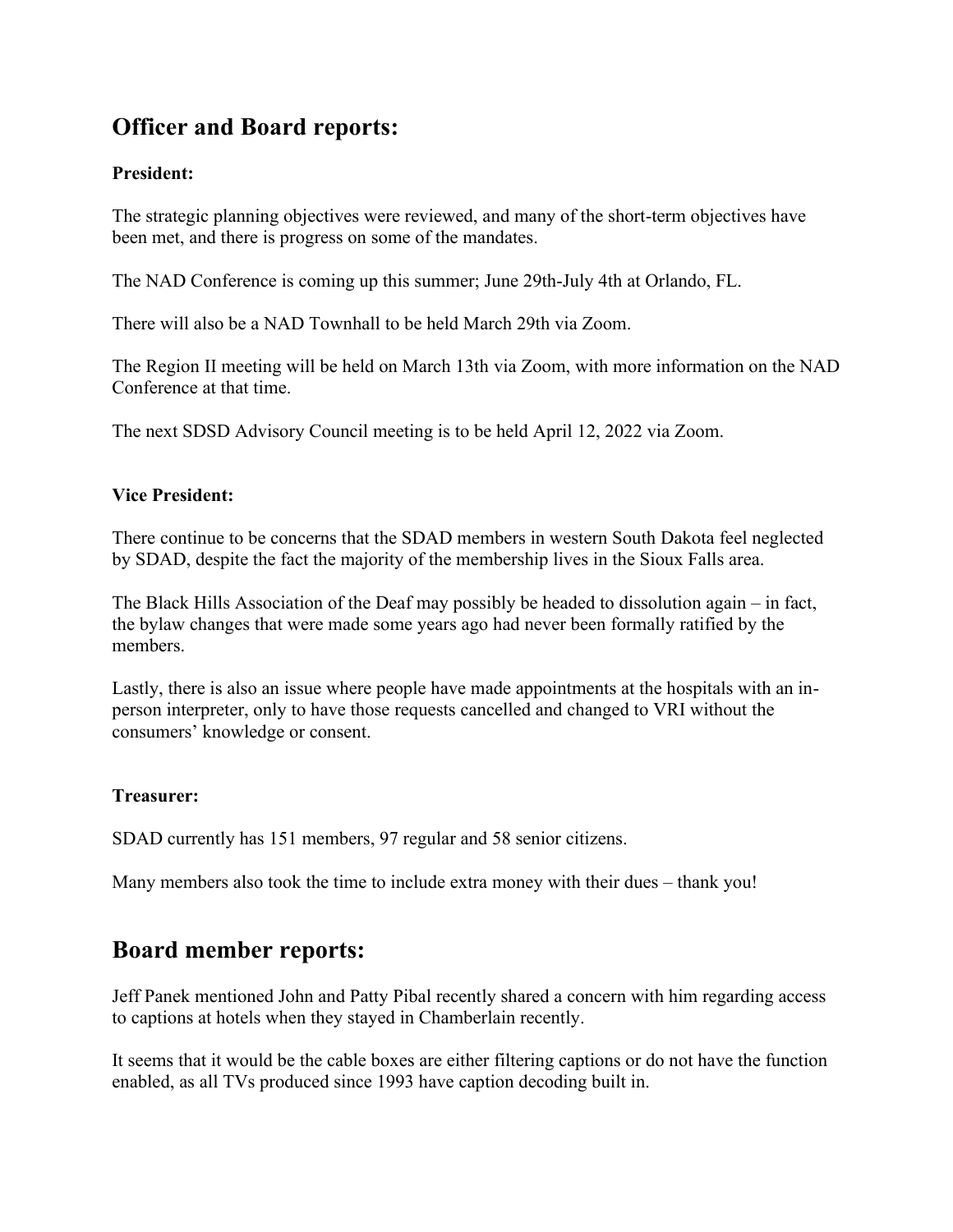One option was to refer the issue to CSD for them to reach out to the hotels in question; another option was to copy some of the position papers on the NAD website along with a cover letter (and to add a link to these position papers on the SDAD site).

Jeff Panek said he was willing to take the lead on this issue and to have Tanya Miller help with composing the cover letters.

Sonny Rasmussen and Brian Reno suggested that SDAD host a picnic this coming summer as it has been a long time since the last SDAD social event.

## **Committee reports:**

### **Cultural Heritage (Scott Miller):**

Scott has reached out to Chris Tucker, but he is now unavailable until this fall, due to taking an internship with Siouxland Museums.

He wants to move forward with scanning, so he is working with one of the vendors, with the understanding that we sort the papers to be scanned before sending them off for scanning. While looking through the paper, he said that we still have all the old Snack Bar reports from years ago.

### **Games (Kevin Barber for Steve Janecek):**

About 20 people showed up for the SDAD Super Bowl party. It was not enough to meet expenses, resulting in a loss of over \$200.

### **Hall of Fame (Scott Miller):**

Not much to report other than needing to find a replacement for Brian Burr who recently stepped down from the committee.

### **2023 SDAD Conference (Colleen Barber):**

No action items, but a 'Save the Date' (June 23-24, 2023) flyer will be prepared and sent out soon.

### **Ad hoc Interpreting task force (Kevin Barber for Tom Kober):**

The task force decided their next step is to review the relevant administrative rules and laws for any possible needed changes. The goal is to have the final report completed by October 1, 2022.

### **Unfinished business:**

The motion from September 2021 regarding extending access to Zoom to the SDAD members as a membership perk remains on the table.

Jeff Panek (Patty Kuglitsch) moved to take the motion off the table for discussion. Carried.

After further discussion, the main motion failed.